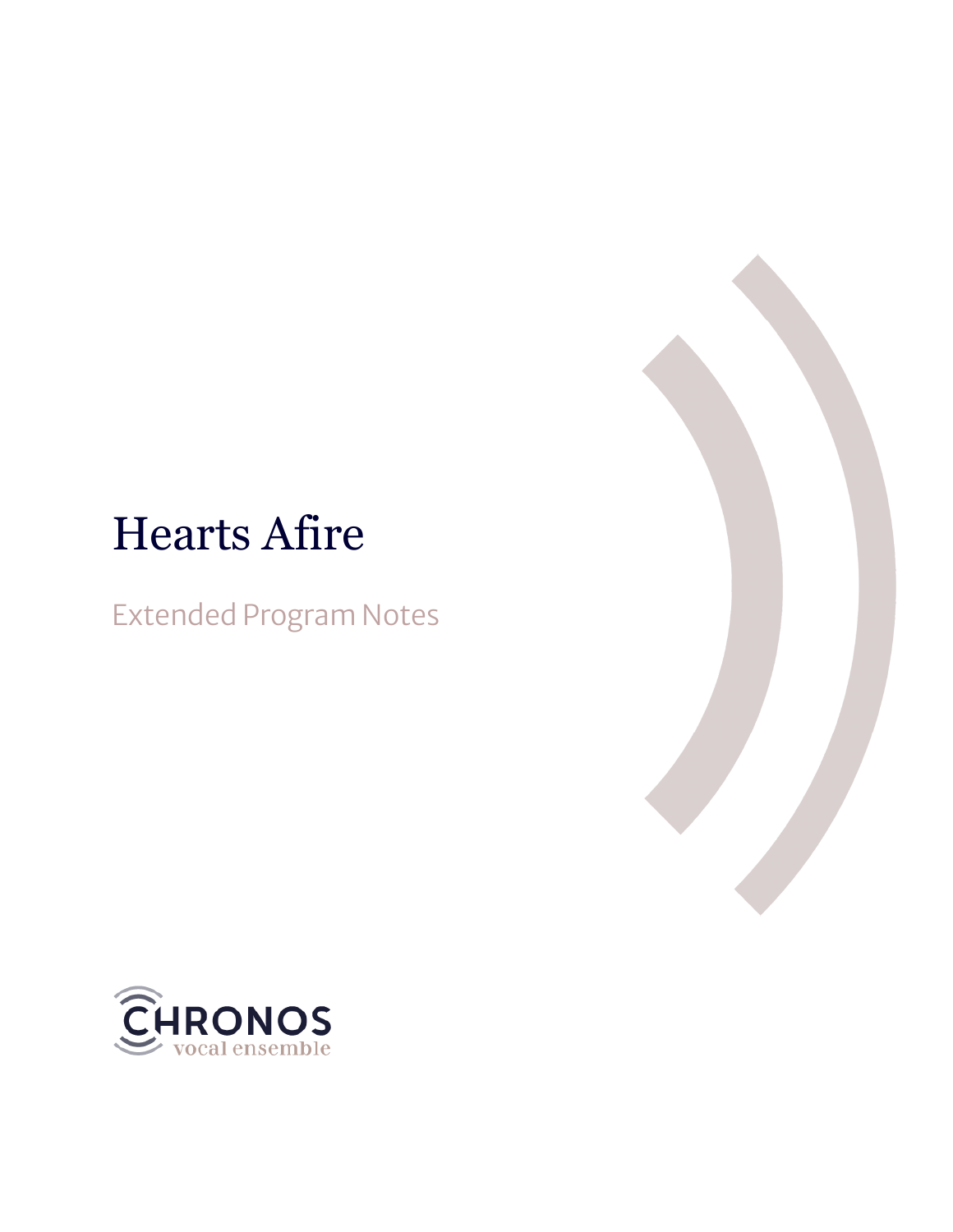## Hearts Afire Extended Program Notes

February 20, 2022

### Your Stars To Hold - Stuart Beatch

#### Note from the composer:

The text of this piece…depicts love as an act of comfort and assurance, using cosmic imagery to express the profound safety found in the arms of a loved one. My music tries to capture this warmth through a lush harmonic language and thick choral textures, culminating in a simple repetition of the titular line-suddenly inward and intimate, as if gently whispered.

#### Constellation - Frank Ticheli

#### Note from the composer:

*Constellation* is my second choral setting of Sara Teasdale's poetry, the first being *There Will Be Rest*in 1999. Her words almost set themselves, inspiring natural, flowing melodic lines and vivid sound worlds. Each of the three poems I chose for this cycle utilizes the image of stars (a recurring image in her poetry) as a powerful symbol of eternal beauty and peace. Feelings of longing and melancholy never far from the surface - are poignantly balanced by feelings of hope and an underlying sense of awe and wonder.

#### Let It Be Forgotten - Steven Chatman

#### Note from the composer:

"I am strongly attracted to the poetry of Sara Teasdale. Particularly inspiring are her symbolic imagery, direct vocabulary and open vowels. In common with many of Teasdale's poems, Let It Be Forgotten embraces the theme of love - memories of love and forgotten or lost love."

### Ēriks Ešenvalds: There Will Come Soft Rains, Only In Sleep, Stars

It was a realization that several new works by Esenvalds that had struck a chord with me were all settings of the same poet that first inspired the concept of a full program of settings of Sara Teasdale. I'll share more about each of these works verbally as the program goes along. When we canceled the original *Hearts Afire* production that was to be held in April 2020, the choir members were already in possession of each of these scores. So when we could resume careful singing in September of that year after our first hiatus (six months!), it's these pieces that we first began to rehearse. Over the course of the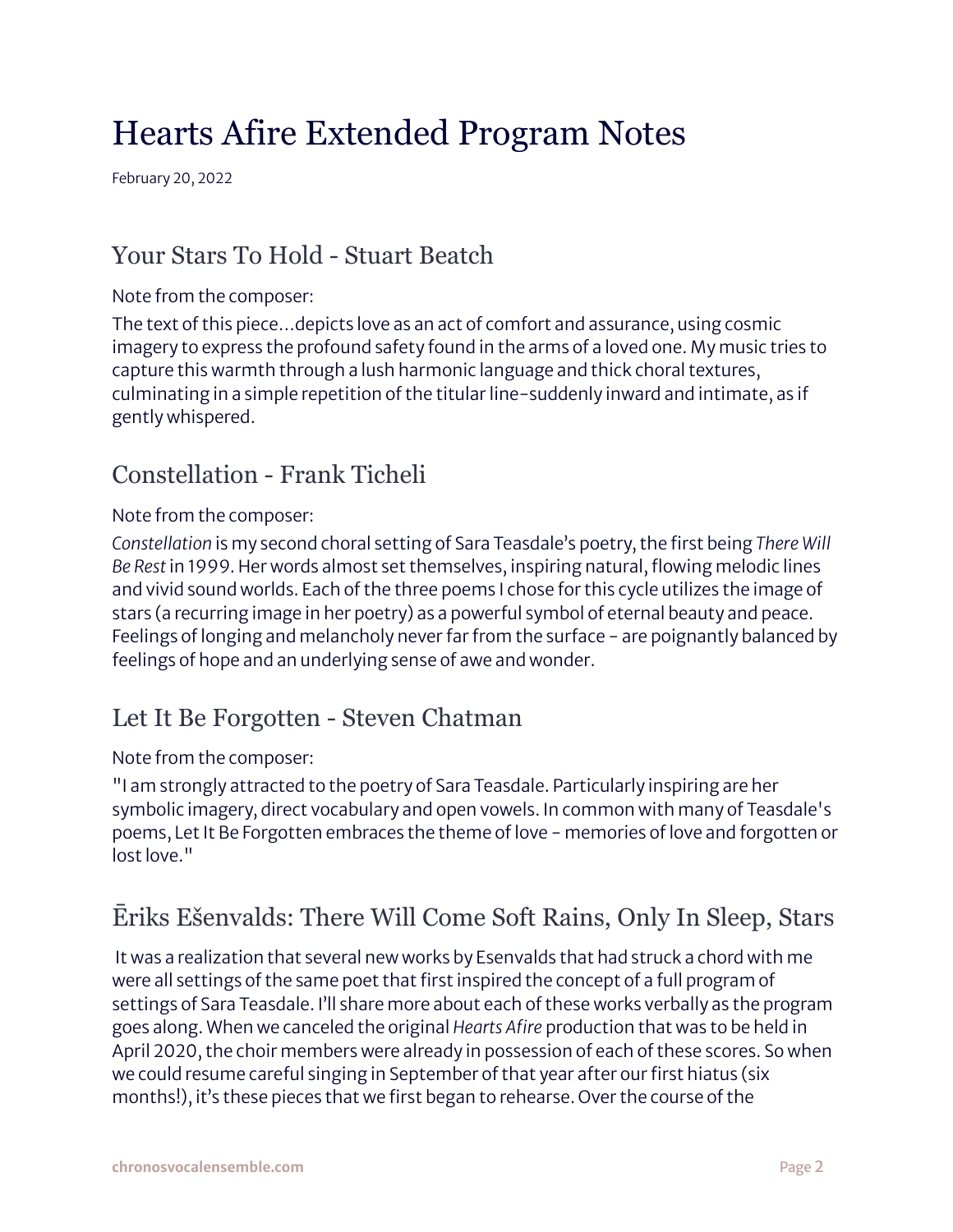2020-2021 Season we released each of them in video form (find them all on our YouTube channel), and we're excited to bring you them live tonight. - JVB

## Spring Rain

Commissioned by Chronos Vocal Ensemble in 2020 and delivered in early 2021, Spring Rain was first rehearsed by the choir more than a year ago and we're excited to finally be able to present it to our audience. Katerina Gimon has written us an exciting and emotionally-charged piece for choir and percussion. For some of the composer's own thoughts on her process with the text and music, view our "Upcoming Premieres" video from May 2021 on our YouTube channel at

■ Upcoming [Premieres:](https://www.youtube.com/watch?v=_8hZ4PmsL5c&t=23s) Interviews and Excerpts . - JVB

## Sorrow Into Song - Christine Donkin

#### From the composer:

*[Sorrow into Song*] was inspired by my mother, who passed away in April 2021. In the last years of her life, she was unable to speak or understand language due to dementia, but she never stopped singing. As communication became more and more difficult, and as she gradually stopped recognizing her friends and family, it became clear that music was the last remaining connection that we had with her.

The way that my mother continued "singing in hard sind ceaselessly" after she lost the ability to speak is reflected in the way that I have set the poem: while the tenor and bass parts contain all of the text, the soprano and alto parts consist almost entirely of wordless singing. The only words sung by the sopranos and altos are "rise from pain" - words which I think encapsulate both the essence of the poem and the role of music in my mother's life, especially when she was ill.

## In A Railroad Station - David Von Kampen

#### From the composer:

*In a Railroad Station* paints Sara Teasdale's text into the fabric of the music. The relentlessly busy piano part is the "shrill electric light;" the "whirling din." The drawn-out melodie lines sung by the choir depict the slow-motion farewell that is occurring between two people as chaos swirls around them.

### Snow Song - Trent Worthington

This piece comes from a set of three called "Winter Songs", which was the first set of Sara Teasdale settings we performed with Chronos, back in 2016. The full set is featured among other accompanied and a cappella music on the album "The Simplest Way: The Music of